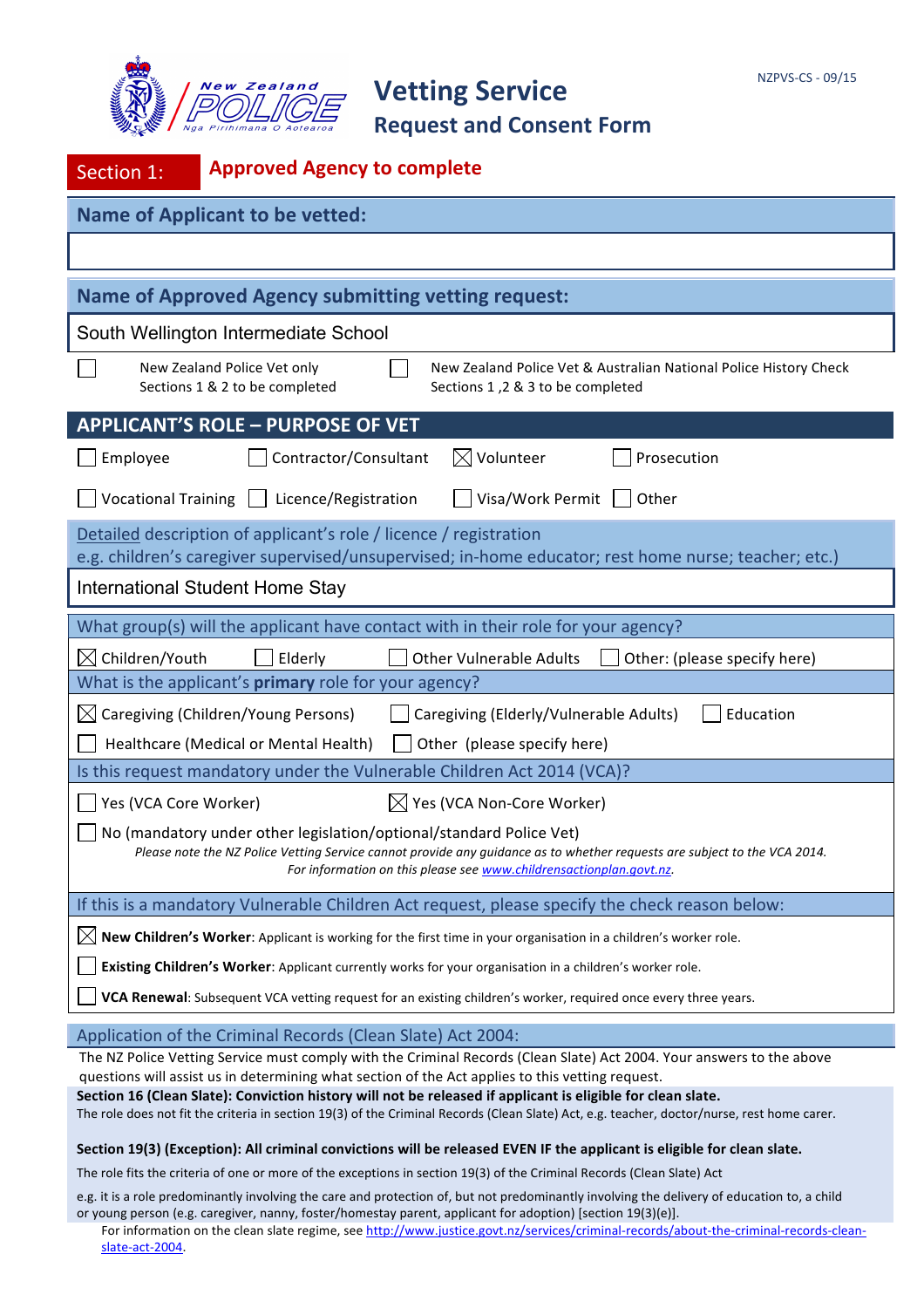

|                                                                                                                                                                        | Section 1 continued:                                                                                                                                                                                                                | <b>Approved Agency to complete</b>                                                                                                                                                                                                                                                                                                                             |  |  |  |  |  |
|------------------------------------------------------------------------------------------------------------------------------------------------------------------------|-------------------------------------------------------------------------------------------------------------------------------------------------------------------------------------------------------------------------------------|----------------------------------------------------------------------------------------------------------------------------------------------------------------------------------------------------------------------------------------------------------------------------------------------------------------------------------------------------------------|--|--|--|--|--|
|                                                                                                                                                                        | <b>EVIDENCE OF IDENTITY (ID)</b>                                                                                                                                                                                                    |                                                                                                                                                                                                                                                                                                                                                                |  |  |  |  |  |
|                                                                                                                                                                        |                                                                                                                                                                                                                                     | for further information, see http://www.dia.govt.nz/Resource-material-Evidence-of-Identity-Standard-Index                                                                                                                                                                                                                                                      |  |  |  |  |  |
|                                                                                                                                                                        |                                                                                                                                                                                                                                     | I confirm that the identity of the applicant has been checked by [A] or [B] as follows:                                                                                                                                                                                                                                                                        |  |  |  |  |  |
| [A]                                                                                                                                                                    |                                                                                                                                                                                                                                     | I have (or my delegate has), OR, □ A Trusted Referee* has                                                                                                                                                                                                                                                                                                      |  |  |  |  |  |
|                                                                                                                                                                        | person (mark box)                                                                                                                                                                                                                   | sighted the ID documents below, and verified the photo against the applicant in                                                                                                                                                                                                                                                                                |  |  |  |  |  |
|                                                                                                                                                                        | and                                                                                                                                                                                                                                 | Primary ID document (e.g. passport, original birth certificate, firearms licence, etc; see link above)                                                                                                                                                                                                                                                         |  |  |  |  |  |
|                                                                                                                                                                        | and                                                                                                                                                                                                                                 | Another form of ID (e.g. driver licence, 18+ card, Community Services Card, etc; see link above)                                                                                                                                                                                                                                                               |  |  |  |  |  |
|                                                                                                                                                                        | and, if applicable                                                                                                                                                                                                                  | One of the above must be photographic - confirm comparison made                                                                                                                                                                                                                                                                                                |  |  |  |  |  |
|                                                                                                                                                                        |                                                                                                                                                                                                                                     | Evidence of name change where names differ (e.g. marriage/civil union certificate, statutory declaration, etc)<br>* a Trusted Referee must be over 16, and not be related, or a partner/spouse, or a co-resident of the applicant, and be<br>either a person of standing in the community (e.g. registered professional, religious or community leader, Police |  |  |  |  |  |
|                                                                                                                                                                        |                                                                                                                                                                                                                                     | employee) or registered with the Approved Agency. The Trusted Referee must:<br>1. sign and date the copies of identity documents, and endorse each of them appropriately e.g.                                                                                                                                                                                  |  |  |  |  |  |
|                                                                                                                                                                        |                                                                                                                                                                                                                                     | • "I have sighted the original version of this document"                                                                                                                                                                                                                                                                                                       |  |  |  |  |  |
|                                                                                                                                                                        | • "I have sighted the original version of this document and I have compared the photographic image with<br>[name of applicant]<br>and confirm they appear to be the same person."<br>2. provide her or his name and contact details |                                                                                                                                                                                                                                                                                                                                                                |  |  |  |  |  |
|                                                                                                                                                                        | Optional additional check by me (if appropriate)<br>A search of our records to verify uniqueness (especially for professional bodies)                                                                                               |                                                                                                                                                                                                                                                                                                                                                                |  |  |  |  |  |
| [B]                                                                                                                                                                    |                                                                                                                                                                                                                                     | I have received an assertion of a RealMe verified identity<br>limited to agencies who are able to use RealMe to verify identity<br>for further information, see https://www.realme.govt.nz/                                                                                                                                                                    |  |  |  |  |  |
|                                                                                                                                                                        | <b>CHECKLIST</b>                                                                                                                                                                                                                    |                                                                                                                                                                                                                                                                                                                                                                |  |  |  |  |  |
|                                                                                                                                                                        | In making this request, I confirm that:                                                                                                                                                                                             |                                                                                                                                                                                                                                                                                                                                                                |  |  |  |  |  |
| I have complied and will comply with the Approved Agency Agreement (or existing Memorandum of<br>Understanding) between NZ Police and the Approved Agency I represent; |                                                                                                                                                                                                                                     |                                                                                                                                                                                                                                                                                                                                                                |  |  |  |  |  |
|                                                                                                                                                                        | I am satisfied as to the correctness of the Applicant's identity (if applicable I confirm that Trusted Referee<br>contact details have been provided); and                                                                          |                                                                                                                                                                                                                                                                                                                                                                |  |  |  |  |  |
|                                                                                                                                                                        | form.                                                                                                                                                                                                                               | I have obtained the Applicant's authorisation to submit this vetting request, as set out in section 2 of this                                                                                                                                                                                                                                                  |  |  |  |  |  |
|                                                                                                                                                                        | Approved Agency Authorised Representative:                                                                                                                                                                                          |                                                                                                                                                                                                                                                                                                                                                                |  |  |  |  |  |
| Name:                                                                                                                                                                  |                                                                                                                                                                                                                                     | Date:                                                                                                                                                                                                                                                                                                                                                          |  |  |  |  |  |
|                                                                                                                                                                        | Signed in electronic form:<br>[mark box]                                                                                                                                                                                            | OR<br>Signature:                                                                                                                                                                                                                                                                                                                                               |  |  |  |  |  |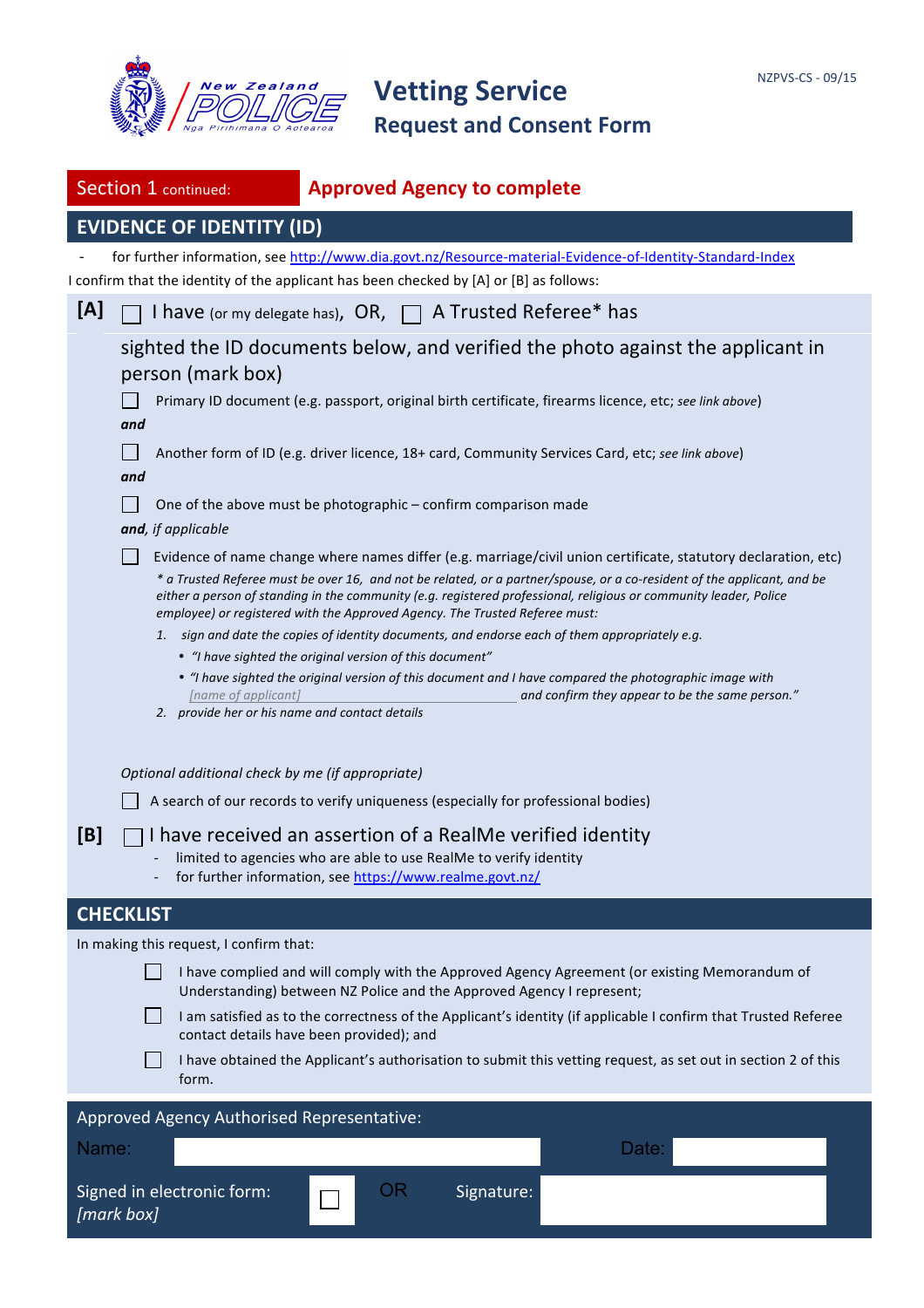

### **Name of Approved Agency submitting vetting request:**

Section 2: **Applicant to complete and return to Approved Agency** 

(the Approved Agency will submit the vetting request to NZ Police and receive the vetting result)

### **PERSONAL INFORMATION**

Details (note: the name you are most commonly known by is your primary name)

| *Family name:<br>(Primary)                                                       |                       | First name(s):<br>(Primary)     |  |  |  |  |
|----------------------------------------------------------------------------------|-----------------------|---------------------------------|--|--|--|--|
| *Gender:                                                                         | (F)<br>(Other)<br>(M) | *Date of birth:<br>(dd/mm/yyyy) |  |  |  |  |
| *Place of birth:<br>(town/city/state)                                            |                       | *Place of birth:<br>(country)   |  |  |  |  |
| NZ Driver Licence number:<br>(*where held - for ID verification by NZ<br>Police) |                       |                                 |  |  |  |  |

If applicable, please include other names and mark them A, M, or P as appropriate:

- **(A)** alias or alternate name(s)
- **(M)** married name if not primary name
- **(P)** previous/maiden/name changed by deed poll or statutory declaration

| Family name:<br>$\begin{matrix} (M) & (P) \\ \square & \square \end{matrix}$<br>(A)<br>$\Box$ $\Box$ |  | First name(s):<br>$\begin{matrix} (M) & (P) \\ \Box & \Box \end{matrix}$<br>(A)<br>$\Box$ |                          |  |  |  |
|------------------------------------------------------------------------------------------------------|--|-------------------------------------------------------------------------------------------|--------------------------|--|--|--|
| Family name:<br>$\begin{array}{ccc} (A) & (M) & (P) \\ \hline \end{array}$                           |  | First name(s):<br>$\overline{\Box}$<br>$\underline{(A)}$<br>$\Box$<br>$\Box$              |                          |  |  |  |
| Family name:<br>$\begin{matrix} (M) & (P) \\ \Box & \Box \end{matrix}$<br>$\overline{\Box}$          |  | First name(s):<br>$(M)$ $(P)$<br>(A)<br>$\Box$<br>П<br>П                                  |                          |  |  |  |
| Family name:<br>(M)<br>(P)<br>$\overline{\Box}$<br>$\Box$<br>$\Box$                                  |  | First name(s):<br>(M)<br>(P)<br>(A)<br>$\Box$<br>П<br>$\Box$                              |                          |  |  |  |
| Permanent New Zealand Residential Address                                                            |  |                                                                                           |                          |  |  |  |
| *Number/Street:                                                                                      |  |                                                                                           |                          |  |  |  |
| Suburb:                                                                                              |  |                                                                                           | Post Code:               |  |  |  |
| *City/Town/<br><b>Rural District:</b>                                                                |  |                                                                                           | *Period of<br>Residence: |  |  |  |

*\*Denotes a mandatory field*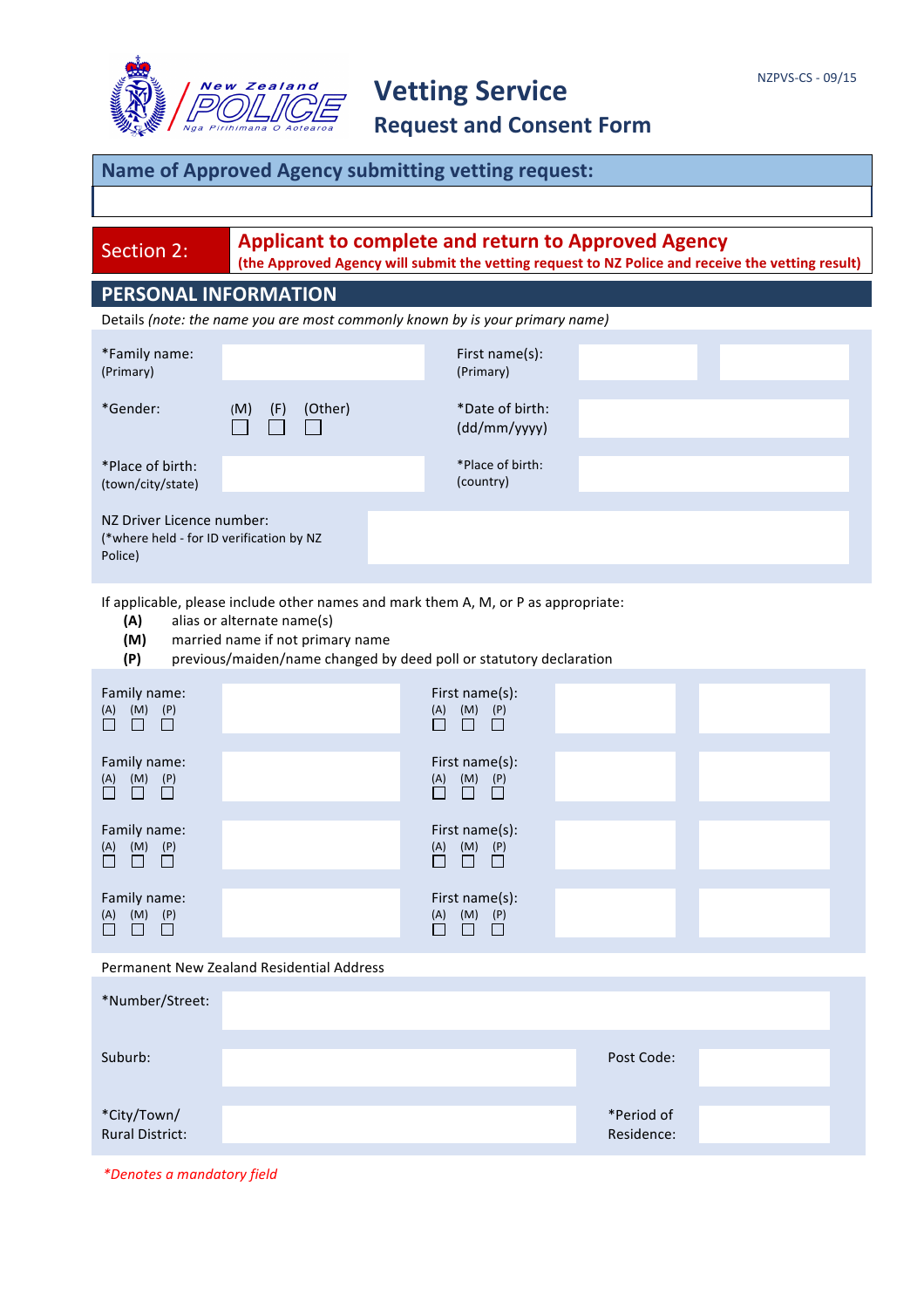

Section 2: continued **Applicant to complete and return to Approved Agency** (the Approved Agency will submit the vetting request to NZ Police and receive the vetting result)

### **CONSENT TO DISCLOSURE** (for a New Zealand Police Vet)

for further information, see http://www.police.govt.nz/advice/businesses-and-organisations/vetting

#### **I** acknowledge and understand as follows:

- 1. The information about me that NZ Police may consider relevant to my application and release in vetting comprises any conviction history and, for certain agencies, infringement/demerit reports; and it may include any other information such as active charges and warrants to arrest, any information received or obtained by NZ Police, and any interaction I have had with NZ Police in any context (including family violence), even where I have not been charged, or charges are withdrawn, or I have been acquitted (not guilty) of a charge, or I have been discharged without conviction.
- 2. Any conviction history will be released in accordance with the Criminal Records (Clean Slate) Act 2004; this means that, if I am 'eligible' for clean slate (e.g. no convictions for 7 years, never been to prison, no convictions for specified sexual offending,  $etc$  – see section  $7$  of the Act):
	- a. my criminal record of convictions will not be disclosed; but
	- b. if the role for which I have applied is an exception to the clean slate scheme (e.g. predominantly involving care and protection of a child or young person), my criminal record of convictions will be disclosed.
- 3. Where relevant information is subject to statutory or Court-ordered name suppression or prohibitions on disclosure, or other constraints on disclosure such as expectations of confidentiality or the protection of active criminal investigations or the safety of individuals, NZ Police may issue an alternative vetting result stating the existence of relevant non-disclosable information, without details.
- 4. Where new information is obtained by NZ Police after the completion of my Police vet, NZ Police may disclose this information to the Approved Agency, and where appropriate to the Vulnerable Children Act Exemptions Administrator, if the information is considered relevant to the purpose of the Police vet.
- 5. The personal information I provide in this form is being collected for vetting purposes, and may also be used for the purpose of updating NZ Police records.
- 6. I may withdraw this consent, prior to Police's disclosure of the vetting result, by notifying the Approved Agency who will immediately notify NZ Police to cease the vetting process (any fee remains payable by the Approved Agency).
- 7. I am entitled to access the vetting result released to the Approved Agency and seek correction of Police information about me in accordance with the Privacy Act 1993 by making a request to the 'Approved Agency' in the first instance.
- 8. No later than twelve months after the release of the vetting result, the Approved Agency will securely dispose of this consent form and copies of identification documents, as well as the vetting result released by NZ Police, unless a longer retention period is required by legislation applying to the Approved Agency.
- 9. The information I have provided in this form relates to me and is correct.

#### **Applicant's Authorisation:**

|            | I have read and understood the information above<br>authorise NZ Police to disclose any personal information it considers relevant to my application (as<br>described above) to the Approved Agency making this request for the purpose of assessing my suitability. |  |  |            |  |  |
|------------|----------------------------------------------------------------------------------------------------------------------------------------------------------------------------------------------------------------------------------------------------------------------|--|--|------------|--|--|
| [mark box] | Signed in electronic form:                                                                                                                                                                                                                                           |  |  | Signature: |  |  |
| Date:      |                                                                                                                                                                                                                                                                      |  |  |            |  |  |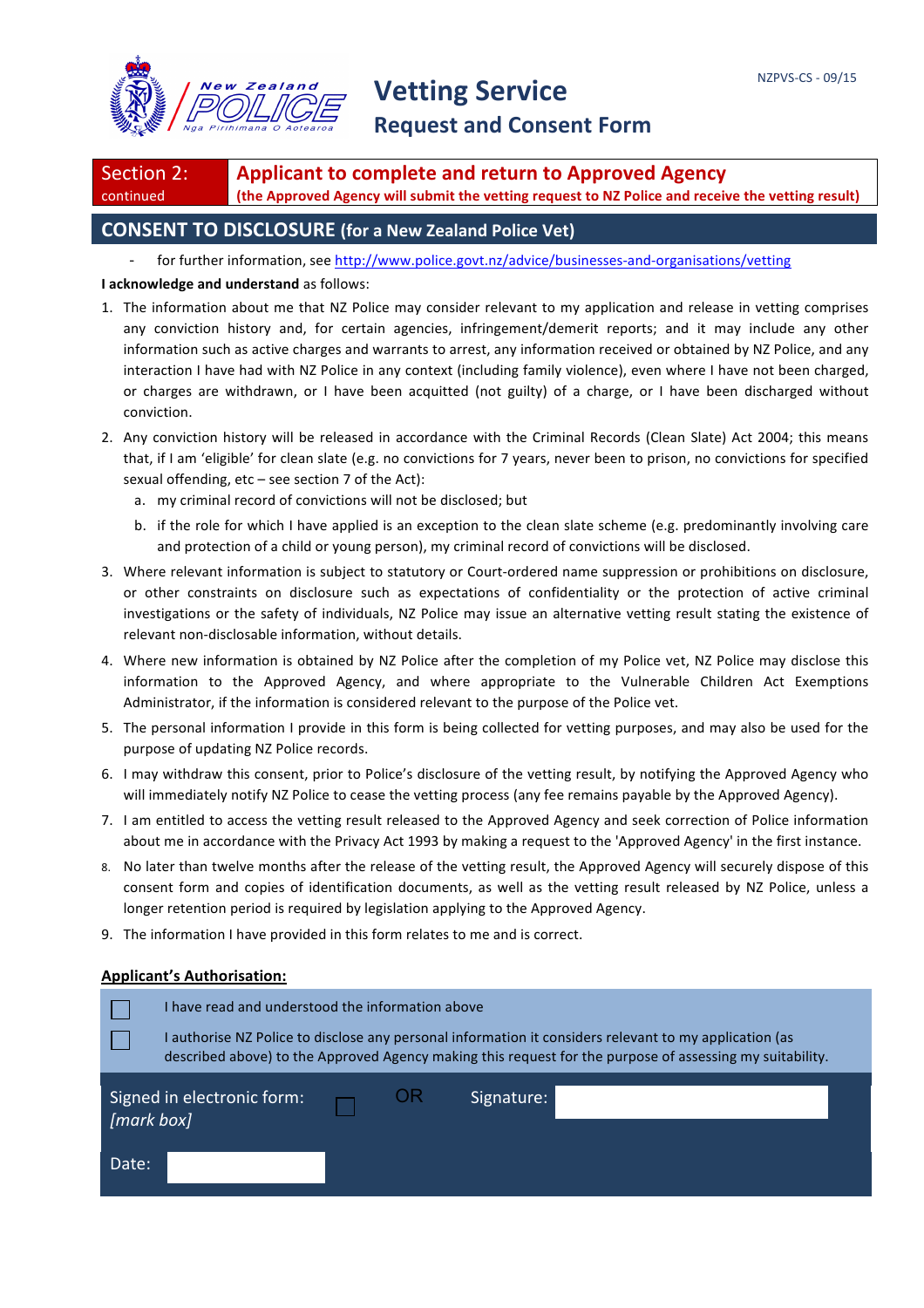

## Section 3: **Applicant to complete for Australian check (if required)**

### **ADDITIONAL PERSONAL INFORMATION (for Australian National Police History Check)**

Last Permanent Australian Residential Address

| Number/Street:                                     |                                                                              |  |            |                        |  |  |
|----------------------------------------------------|------------------------------------------------------------------------------|--|------------|------------------------|--|--|
| Suburb:                                            |                                                                              |  |            | Post Code:             |  |  |
| City/Town/<br><b>Rural District:</b>               |                                                                              |  |            | State or<br>Territory: |  |  |
| Period of<br>Residence                             |                                                                              |  |            |                        |  |  |
|                                                    | If actual dates of residence are unavailable, year of residence will suffice |  |            |                        |  |  |
| Australian Driver's Licence No:<br>(if applicable) |                                                                              |  | Issued by: |                        |  |  |
| Australian Firearms Licence No:<br>(if applicable) |                                                                              |  | Issued by: |                        |  |  |

### **General Information for an Australian National Police History Check**

#### **GENERAL INFORMATION**

CrimTrac is collecting your personal information in this form in order to conduct a National Police History Check (NPHC) on you. Approved Agencies in New Zealand, named in section one, use the personal information collected on this form and the resulting NPHC as part of the assessment process to determine suitability for the position/entitlement/benefit which you are applying for.

Unless statutory obligations require otherwise, the information provided on this form will not be used without your prior consent for any purpose other than in relation to the assessment of your suitability or to maintain the records of CrimTrac, Australian Police Agencies<sup>1</sup>, or NZ Police.

You will be required to complete another consent form for any future NPHC checks.

#### **NATIONAL POLICE HISTORY CHECK (NPHC)**

A NPHC is an integral part of the assessment of your suitability. Information on this form will be used by CrimTrac, and Australian Police Agencies for checking action; it will also be used to update records held about you by CrimTrac, Australian Police Agencies and NZ Police.

Information released may include outstanding charges, warrant

information and criminal convictions/findings/pleas of guilt recorded against you that may be disclosed according to the laws of the relevant jurisdiction and, in the absence of any laws governing the release of that information, according to the relevant jurisdiction information release policy.

#### **LIMITATIONS ON ACCURACY AND USE OF POLICE HISTORY INFORMATION**

While every care has been taken by CrimTrac to conduct a search of information held by Australian Police Agencies that relate to the applicant, the accuracy and quality of this NPHC depends on accurate identification of the Applicant (including aliases) according to the information provided in the Request and Consent Form and the comprehensiveness of police records. If the applicant does not complete the information requirements in this form the success and validity of the NPHC will be compromised.

If for any reason you do not agree with the results of your NPHC, please notify the Approved Agency that you submitted the check through in the first instance, so that the NPHC dispute process can be initiated.

The release of information by Australian Police Agencies is subject to relevant Spent Convictions, non-disclosure legislation or information release policies.

 $\frac{1}{1}$ Australian Federal Police, ACT Policing, The New South Wales Police Force, Queensland Police Service, South Australia Police, Victoria Police, Western Australia Police, Northern Territory Police Force, Tasmania Police Service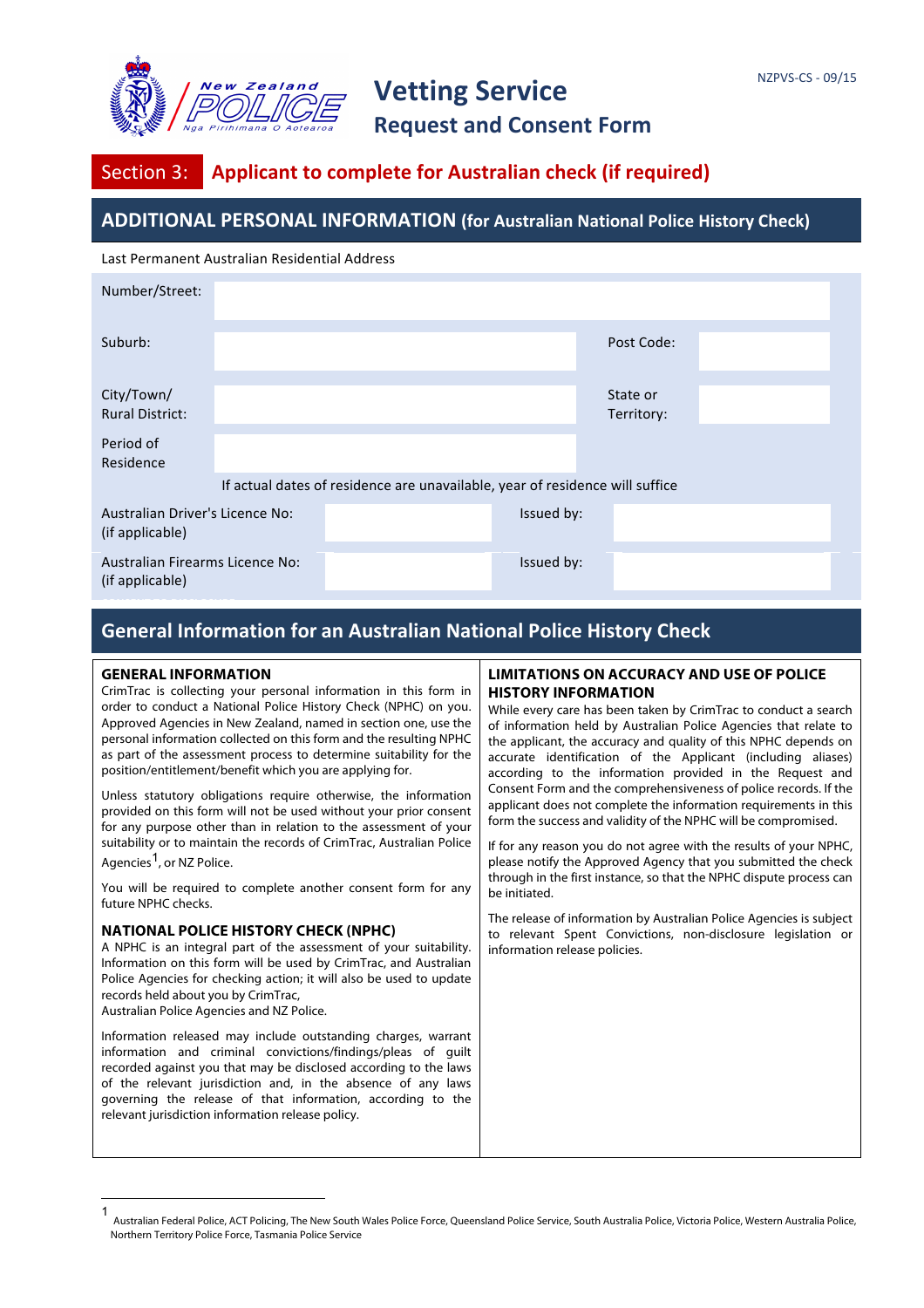

### **General Information for an Australian National Police History Check, continued**

#### **SPENT CONVICTIONS SCHEMES**

The aim of Spent Convictions legislation<sup>2</sup> is to prevent discrimination on the basis of certain previous convictions. Spent Convictions legislation limits the use and disclosure of older, less serious convictions and findings of guilt. Each Australian Police Agency will apply the relevant Spent Convictions legislation/information release policy prior to disclosure.

The following links may be helpful in sourcing information on Spent Convictions in the Australian States & Territories but may not be relied upon.

If further information or clarification is required please contact the individual Australian Police Agencies directly for further information about their release policies and any legislation that affects them.

Commonwealth www.comlaw.gov.au

New South Wales www.legislation.nsw.gov.au

**Oueensland** www.legislation.qld.gov.au

South Australia www.legislation.sa.gov.au

Victoria Police www.police.vic.gov.au

Western Australia www.slp.wa.gov.au

Northern Territory www.nt.gov.au/dcm/legislation/current.html

Australian Capital Territory www.legislation.act.gov.au

Tasmania www.thelaw.tas.gov.au

#### **PROVISION OF INCOMPLETE, FALSE OR MISLEADING INFORMATION**

An Approved Agency or Applicant must take reasonable steps to ensure that the personal information collected, or disclosed is accurate, complete and up to date.

You are asked to certify that the personal information you have provided on this form is correct. If it is subsequently discovered, for example as a result of a check of police records, that you have provided incomplete, false or misleading information, you may be assessed as unsuitable.

It is a serious offence to provide false or misleading information in Australia.

 $\frac{1}{2}$ Applicable Spent Conviction legislation, as amended from time to time